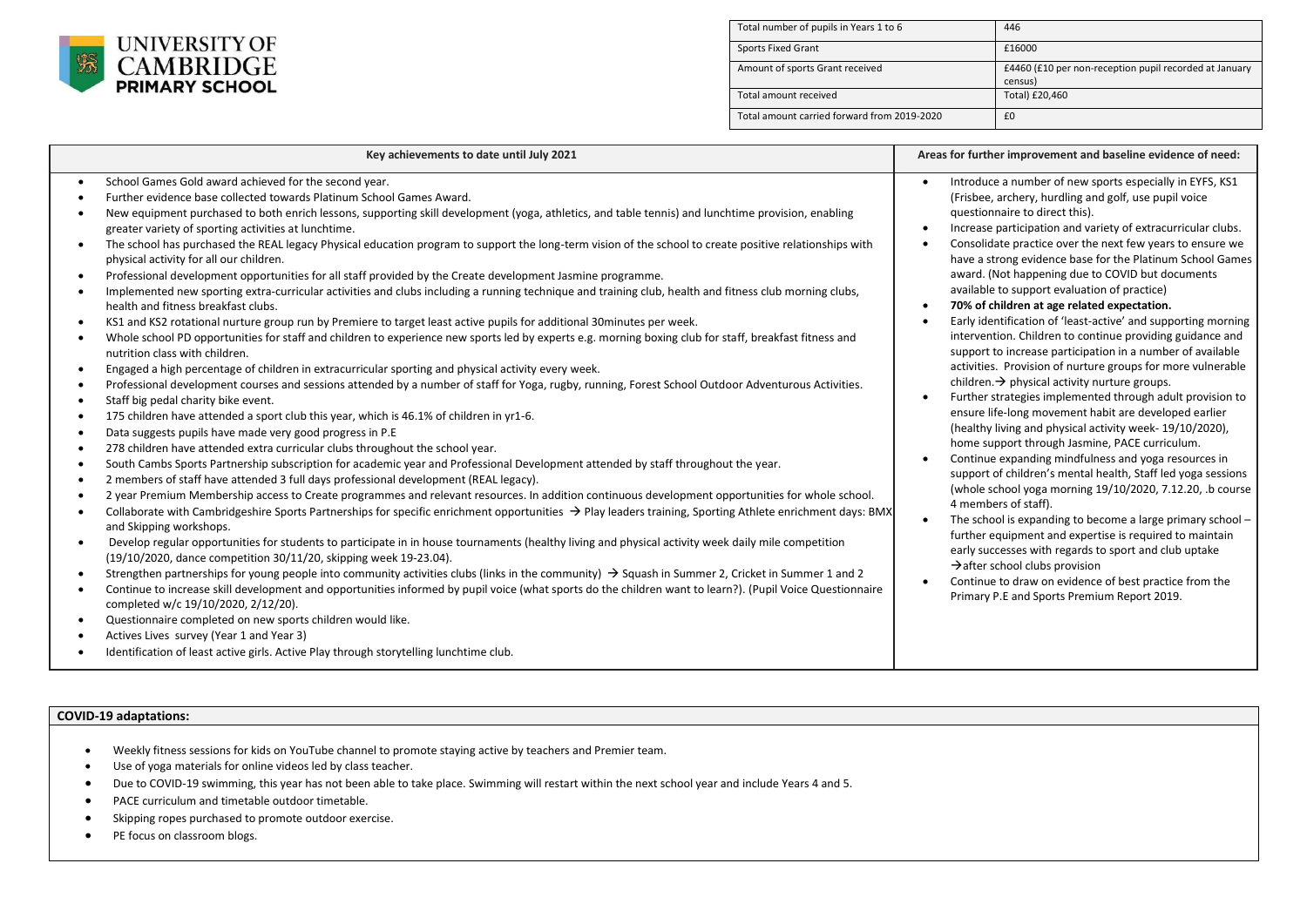| Key indicator 1:<br>The engagement of all pupils in regular physical activity                                                                                                                                                                                                                                                                            |                                                                                                                                                                                                                                                                                                                                                                                                                                                                                                                                                                                                                                                |                                   |                                                                                                                                                                                                                                                                                                                                                                                                                                                                                                                                                                                                                                                                                                                                                                                                                                                                          | Total allocation:                                                                                                                                                                                                                                                                                                                                                                                                                                                                                                                                                                      |
|----------------------------------------------------------------------------------------------------------------------------------------------------------------------------------------------------------------------------------------------------------------------------------------------------------------------------------------------------------|------------------------------------------------------------------------------------------------------------------------------------------------------------------------------------------------------------------------------------------------------------------------------------------------------------------------------------------------------------------------------------------------------------------------------------------------------------------------------------------------------------------------------------------------------------------------------------------------------------------------------------------------|-----------------------------------|--------------------------------------------------------------------------------------------------------------------------------------------------------------------------------------------------------------------------------------------------------------------------------------------------------------------------------------------------------------------------------------------------------------------------------------------------------------------------------------------------------------------------------------------------------------------------------------------------------------------------------------------------------------------------------------------------------------------------------------------------------------------------------------------------------------------------------------------------------------------------|----------------------------------------------------------------------------------------------------------------------------------------------------------------------------------------------------------------------------------------------------------------------------------------------------------------------------------------------------------------------------------------------------------------------------------------------------------------------------------------------------------------------------------------------------------------------------------------|
| - Chief Medical Officer guidelines recommend that primary school pupils undertake at least 30 minutes of physical activity a day in school                                                                                                                                                                                                               |                                                                                                                                                                                                                                                                                                                                                                                                                                                                                                                                                                                                                                                |                                   | £1,257.25                                                                                                                                                                                                                                                                                                                                                                                                                                                                                                                                                                                                                                                                                                                                                                                                                                                                |                                                                                                                                                                                                                                                                                                                                                                                                                                                                                                                                                                                        |
| <b>School focus with</b><br>clarity on intended<br>impact on pupils                                                                                                                                                                                                                                                                                      | <b>Actions to achieve</b>                                                                                                                                                                                                                                                                                                                                                                                                                                                                                                                                                                                                                      |                                   | <b>Evidence and Impact</b>                                                                                                                                                                                                                                                                                                                                                                                                                                                                                                                                                                                                                                                                                                                                                                                                                                               | Sustainability and suggested next<br>steps:                                                                                                                                                                                                                                                                                                                                                                                                                                                                                                                                            |
| Children will continue to have access to a<br>variety of extracurricular physical activity<br>throughout the week.<br>Children will have access to a variety of<br>sports equipment available at playtimes to<br>support all in achieving active playtimes.                                                                                              | Subsidise cost of extra-curricular providers (Premier Sport etc.) and<br>sports coaches to deliver extra-curricular activity.<br>Offer club spaces to children who are not currently achieving age-<br>related expectations in P.E.<br>Lunchtime clubs will be provided by professional coaches.<br>Equipment will be purchased only if it is robust enough and if it can<br>be used for different games/sports/activities.<br>Further equipment will be purchased for lunchtime and playtime<br>games.<br>Play leaders within Year 4 will deliver games during playtimes.<br>Explored through our membership to the local sports partnership. | £960<br>Skipping<br>ropes<br>£195 | The daily mile provides a minimum of 15 minutes additional daily<br>activity for children within the school. Launched through a whole<br>school assemble on 5 <sup>th</sup> October 2020, exploring the exciting delivery<br>of this to children.<br>A range of after school clubs have been provided both by teachers,<br>support staff and Premier Education group, to ensure children have<br>the opportunity for an extra 60 minutes of physical activity as an<br>extension to the school day.<br>Skipping ropes purchased and utilised to enhance children's<br>playtimes.<br>Children surveyed to ensure they find the games and equipment<br>provided by the school and coaches engaging and to understand the<br>amount of children increasing their activity as a result. $\rightarrow$ Pupil voice<br>completed.                                              | Development of University<br>partnerships to continue to expand<br>opportunities for children to<br>experience an increasing amount of<br>sporting activities.<br>Utilising the link with the South<br>Cambridge School Sports Partnership,<br>we will explore further professional<br>development opportunities for both<br>Learning Coaches and teachers to<br>ensure teaching staff can confidently<br>deliver sessions for a range of sports.<br>Purchase further playtime equipment<br>for next outdoors storage shed. Using<br>pupil voice to decide upon sports of<br>interest. |
| The Daily mile will continue to be<br>embedded as part of children's everyday<br>learning.<br>Children will be encouraged to develop and<br>build on their skills through the REAL PE<br>Jasmine programme which will enable them<br>to evaluate their own and others' practice.<br>Ensure all children have the clothing to take<br>part in PE lessons. | KS1 and KS2 assembly to promote the daily mile initiative utilising<br>living sport resources.<br>Subject leaders to familiarise themselves with the Jasmine REAL PE<br>learning nutrition.<br>Teachers to provide opportunities for children to evaluate their<br>own and others practice.<br>Extra PE kits purchased.                                                                                                                                                                                                                                                                                                                        | monitors<br>£83.30<br>18.95       | Heart rate The Mount Mile Challenge (Launched 8 <sup>th</sup> March) has enabled staff to<br>develop exciting strategies for maintaining children's interests and<br>passion for running and to track progress and activity levels within the<br>class.<br>The PE, Sport and Health Wheel has been utilised across the school<br>to record and evidence impact of PE provision (met and discussed<br>19/10/2020 by subject leaders, reviewed in Spring term and<br>implemented across whole school).<br>Subject leadership team have worked in collaboration with the<br>Create Development Team to support provision across whole school<br>(Subject leader 3 day course, lesson observation and quality<br>assurance support in Summer term).<br>Review section of lessons implemented to enable children to reflect<br>upon / evaluate their own and others practice. | Explore new ways of building the<br>children's passion for running and<br>keeping the daily mile exciting each<br>day. Elements of current Daily Mile<br>initiative will expand across EYFS to<br>promote the engagement of all pupils<br>in regular physical activity from a<br>young age.<br>Children's active engagement in lesson<br>increases, through a process of self-<br>reflection and review. All staff to utilise<br>the learning nutrition wheel to reflect<br>on practice and support the<br>implementation of this within lesson<br>time.                               |
|                                                                                                                                                                                                                                                                                                                                                          |                                                                                                                                                                                                                                                                                                                                                                                                                                                                                                                                                                                                                                                |                                   | Increased participation by all children in PE lessons.                                                                                                                                                                                                                                                                                                                                                                                                                                                                                                                                                                                                                                                                                                                                                                                                                   |                                                                                                                                                                                                                                                                                                                                                                                                                                                                                                                                                                                        |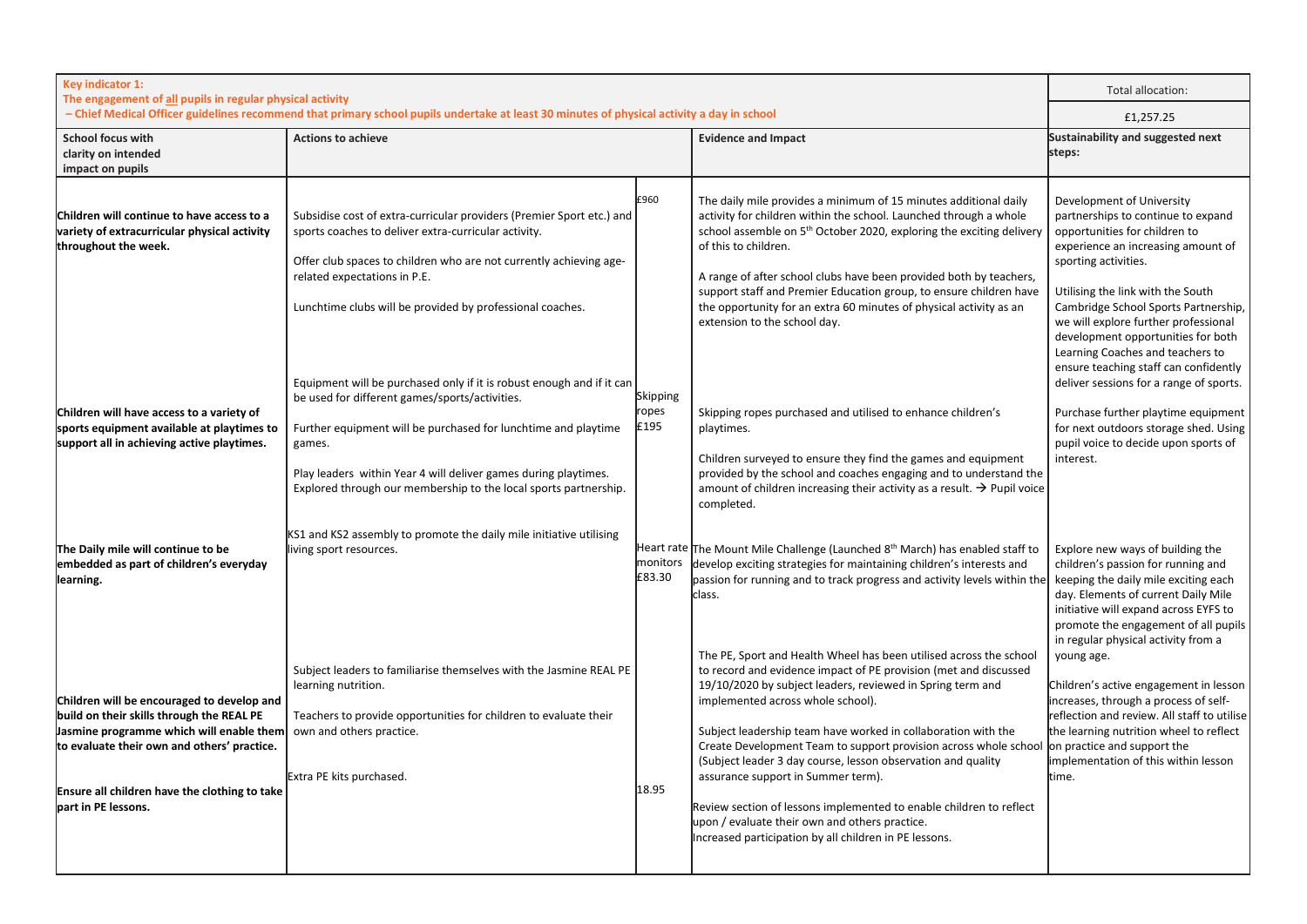| Identification of least active girls. Followed by a staff PD course in<br>Active play through storytelling organised by the FA. Implement<br>Sports Active Play through storytelling within a lunchtime club<br>setting.<br>Support staff members to lead nurture groups and clubs.<br>Timetable and book sessions with Premier Education Group. | Sports Partnership to ensure Professional Development of staff and<br>children. This year courses have taken place in the areas of football,<br>active play through storytelling, play leaders.<br>The children have taken part in high quality sports sessions<br>developing their coordination, balance, and agility. | Continue to implement additional clubs<br>to support vulnerable and less active<br>children to increase their participation<br>in a range of sports.<br>Support teachers with sports<br>assessment.                                               |
|--------------------------------------------------------------------------------------------------------------------------------------------------------------------------------------------------------------------------------------------------------------------------------------------------------------------------------------------------|-------------------------------------------------------------------------------------------------------------------------------------------------------------------------------------------------------------------------------------------------------------------------------------------------------------------------|---------------------------------------------------------------------------------------------------------------------------------------------------------------------------------------------------------------------------------------------------|
|                                                                                                                                                                                                                                                                                                                                                  |                                                                                                                                                                                                                                                                                                                         |                                                                                                                                                                                                                                                   |
|                                                                                                                                                                                                                                                                                                                                                  |                                                                                                                                                                                                                                                                                                                         |                                                                                                                                                                                                                                                   |
| The profile of PESSPA being raised across the school as a tool for whole school improvement                                                                                                                                                                                                                                                      |                                                                                                                                                                                                                                                                                                                         | Total allocation:                                                                                                                                                                                                                                 |
|                                                                                                                                                                                                                                                                                                                                                  |                                                                                                                                                                                                                                                                                                                         | £1,040                                                                                                                                                                                                                                            |
| Implementation                                                                                                                                                                                                                                                                                                                                   | Impact                                                                                                                                                                                                                                                                                                                  | Sustainability and suggested next<br>steps:                                                                                                                                                                                                       |
| Identify areas of expertise and utilise this to train and lead other<br>professionals to share knowledge.<br>Allow time for strategic planning.                                                                                                                                                                                                  | Children see and understand the opportunities that excelling/enjoying The creation of sports specialists<br>in sports can provide (PowerPoint on healthy lifestyle benefits/daily<br>mile 19/10/2020). Children's participation in both in school and<br>community activities is enriched.                              | responsible for raising standards and<br>assessing areas of further need.                                                                                                                                                                         |
| Opportunities for enrichment days.<br>Children exposed to a variety of sports people and high quality<br>experiences. Sporting role model visitors to run frequent<br>assemblies and activity days providing a real life context and                                                                                                             | world record holder.                                                                                                                                                                                                                                                                                                    | Daily Mile reboot during Autumn 1<br>term.<br>Include opportunities for athlete visits<br>in strategic calendar.                                                                                                                                  |
| inspiration for children to apply their skills learnt within school.<br>Updated sports policy implemented.                                                                                                                                                                                                                                       | Healthy eating teaching opportunities are integrated within the<br>curriculum.                                                                                                                                                                                                                                          | Children, parents and teachers to<br>recognise achievements in PE.<br>Health and Wellness strategy<br>developed and embedded in<br>curriculum.                                                                                                    |
| Home communication - year group specific Sporting skills focus to be<br>included within the schools year group blog.                                                                                                                                                                                                                             | Pupils are aware of the opportunities on offer and are enthused by<br>others' successes - profile of sport is raised and cycle of<br>participation is facilitated. Learning street/displays sport $\rightarrow$ music<br>room                                                                                           | Healthy eating professional develop<br>meeting and integration of TasteEd<br>curriculum.                                                                                                                                                          |
| Links with Aspens (kitchen contractors) create healthy eating<br>events.<br>Links with Premier Sports (wraparound care) school and outside<br>professionals to ensure children have an opportunity enjoy<br>exercise in new and exciting ways.<br>Train and lead teachers in the implementation of physical literacy                             | bags<br>Parents are aware of the children's current focus of learning within<br>P.E and encouraged to celebrate this via classroom blogs.                                                                                                                                                                               | To utilise the kitchen space to teach<br>children a range of healthy recipes and<br>develop an understanding of what<br>constitutes a healthy diet.<br>Forest school and outdoor learning<br>skills progression implemented across<br>the school. |
|                                                                                                                                                                                                                                                                                                                                                  | Skipping<br>BMX<br>£520                                                                                                                                                                                                                                                                                                 | Sport visitors to lead sessions in school: cricket.<br>Sport enrichment days that inspired pupils: BMX champion, skipping<br>Resources for each classroom to support provision. $\rightarrow$ playground<br>across subjects and lessons.          |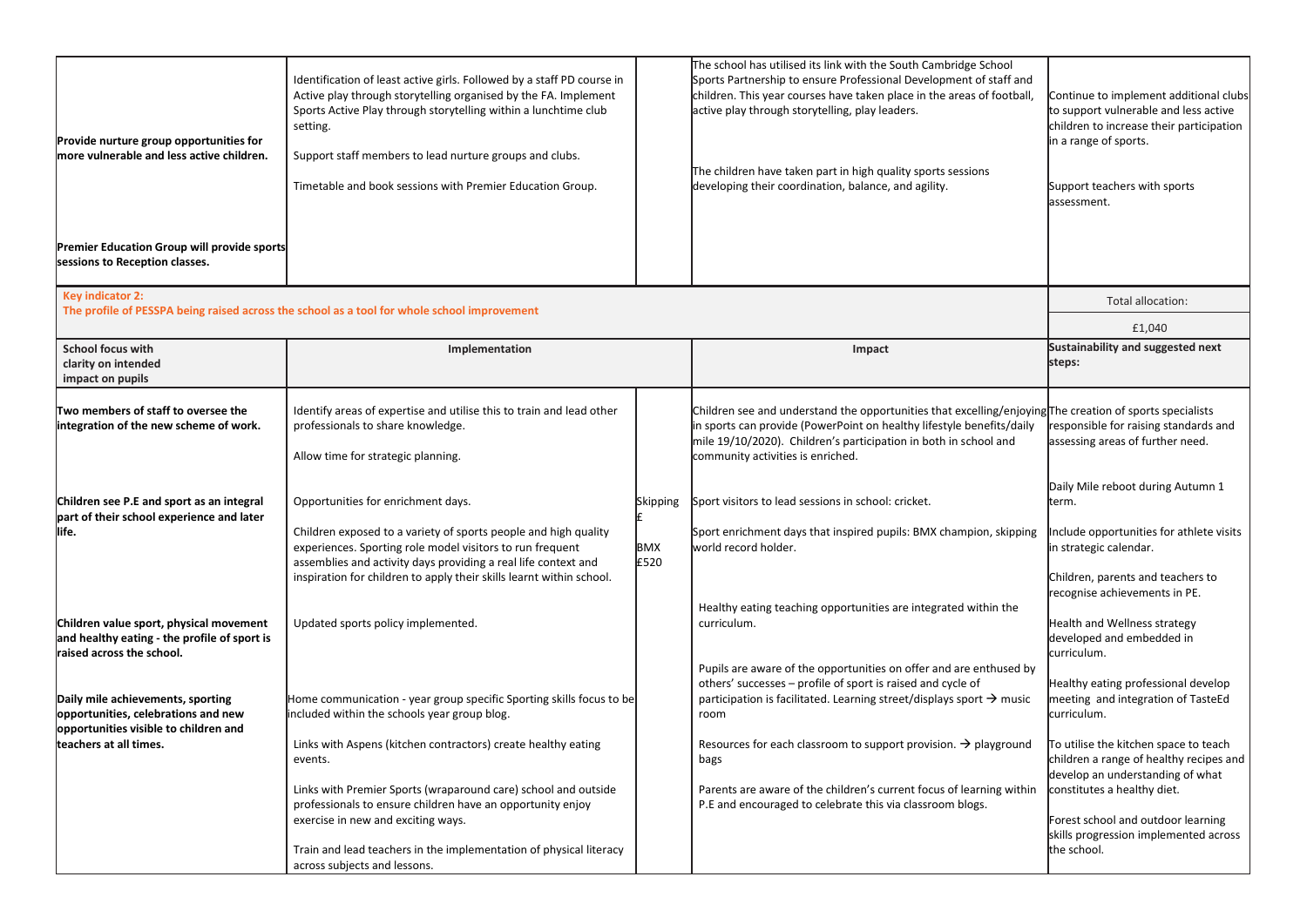| <b>Key indicator 3:</b>                                                                                                                                                                                                                                   | Total allocation:                                                                                                                                                                                                                                                                                                                                                                                                                                                                                                      |                                                                                      |                                                                                                                                                                                                                                                                                                  |                                                                                                                                                                                                                                                                                                     |
|-----------------------------------------------------------------------------------------------------------------------------------------------------------------------------------------------------------------------------------------------------------|------------------------------------------------------------------------------------------------------------------------------------------------------------------------------------------------------------------------------------------------------------------------------------------------------------------------------------------------------------------------------------------------------------------------------------------------------------------------------------------------------------------------|--------------------------------------------------------------------------------------|--------------------------------------------------------------------------------------------------------------------------------------------------------------------------------------------------------------------------------------------------------------------------------------------------|-----------------------------------------------------------------------------------------------------------------------------------------------------------------------------------------------------------------------------------------------------------------------------------------------------|
| Increased confidence, knowledge and skills of all staff in teaching PE and sport                                                                                                                                                                          | £12,460.34                                                                                                                                                                                                                                                                                                                                                                                                                                                                                                             |                                                                                      |                                                                                                                                                                                                                                                                                                  |                                                                                                                                                                                                                                                                                                     |
| Intent                                                                                                                                                                                                                                                    | Implementation                                                                                                                                                                                                                                                                                                                                                                                                                                                                                                         |                                                                                      | Impact                                                                                                                                                                                                                                                                                           | Sustainability and suggested next steps:                                                                                                                                                                                                                                                            |
| School staff to gain confidence and develop their<br>knowledge and understanding of how to deliver high<br>quality provision consequently<br>School staff to increase confidence in assessing PE using<br>the new Jasmine REAL PE scheme. Improving pupil | Create questionnaire to assess current levels of<br>confident and subject knowledge.<br>Membership to Jasmine PE. Providing access to all<br>resources and assessment tools.<br>Continue to utilise the Jasmine program to enable<br>teachers to provide consistently high quality<br>provision: 4 days whole school staff CP session                                                                                                                                                                                  | Subscription<br>repayments<br>November 2020<br>£4,046.79<br>August 2020<br>£5,395.71 | Staff questionnaire sent out to all classes. This<br>provided a clear picture of current levels of<br>confidence.<br>Jasmine has provided additional resources and<br>lesson plans that have supported teachers in<br>particular those that were new to teaching PE or<br>who lacked confidence. | Designated individuals to continue to<br>implement and monitor impact of the new<br>scheme of work and train any new members<br>of staff.<br>To reduce the reliance upon external training<br>by the end of the year.<br>Identified members of staff to complete in                                 |
| progress and achievements.                                                                                                                                                                                                                                | provided by real legacy program (Jasmine scheme<br>of work).2 members of staff to attend real PE CLC 2 development<br>day training and share new knowledge with all<br>staff. X2 members of staff to go on a real PE CLC 3<br>day training course (Jasmine scheme of work). Half<br>day Twilight training real PE (Jasmine scheme of<br>work). 1-day lesson modelling day for 24 teachers<br>(Jasmine scheme of work).<br>Opportunities for teachers to observe each other<br>and share practice through online media. | Staff professional<br>£2,248.2                                                       | All staff have successfully completed PE<br>assessments utilising the new scheme.<br>Children have made good progress through the<br>delivery of high quality lessons.<br>Whole school assessment implemented.<br>Training opportunities shared with staff.                                      | school training to other members of staff.<br>Staff to be contacted in September to make<br>timetabling arrangements.<br>1) Games (rugby, football, cricket)<br>2) Jasmine lessons (using wheels/review)<br>3)Assessment<br>4) Mindfulness<br>Keep building the PE bank of curriculum<br>resources. |
| Whole school training and focus on curriculum maps,<br>assessment framework and tools.                                                                                                                                                                    | Utilise supporting resources curriculum mapping,<br>assessment frameworks and tools to assist<br>teaching and assessment(Jasmine scheme of work).                                                                                                                                                                                                                                                                                                                                                                      | £449.64<br>Staff development                                                         | Children will understand a clear progression of skill<br>within each sport $\rightarrow$ subject leader quality<br>assurance through observations and pupil voice<br>completed in summer term.                                                                                                   | Quality assurance assured through<br>observations of lessons throughout the school.                                                                                                                                                                                                                 |
| Support teachers in providing appropriate resources to<br>support teaching of Mindfulness activities.                                                                                                                                                     | Half-termly yoga sessions with<br>Mindfulness teacher, were unable to take place due<br>to COVID restrictions. In their place pre-recorded<br>Yoga videos were sent to all staff to model good<br>practice.                                                                                                                                                                                                                                                                                                            |                                                                                      | Children feel empowered to assess their own and<br>other's learning and have developed physical<br>literacy skills: Jasmine lessons implemented at least Develop mindfulness and yoga curriculum<br>once a week<br>Children will be inspired by high quality modelling<br>of key skills.         | across school.                                                                                                                                                                                                                                                                                      |
|                                                                                                                                                                                                                                                           | Suitable cover for CPD.                                                                                                                                                                                                                                                                                                                                                                                                                                                                                                |                                                                                      | NQT training successfully completed and high<br>quality PE teaching observed.                                                                                                                                                                                                                    | Tailored support for new teachers and NQT's<br>entering the school Jasmine training session<br>organised with Subject Lead.                                                                                                                                                                         |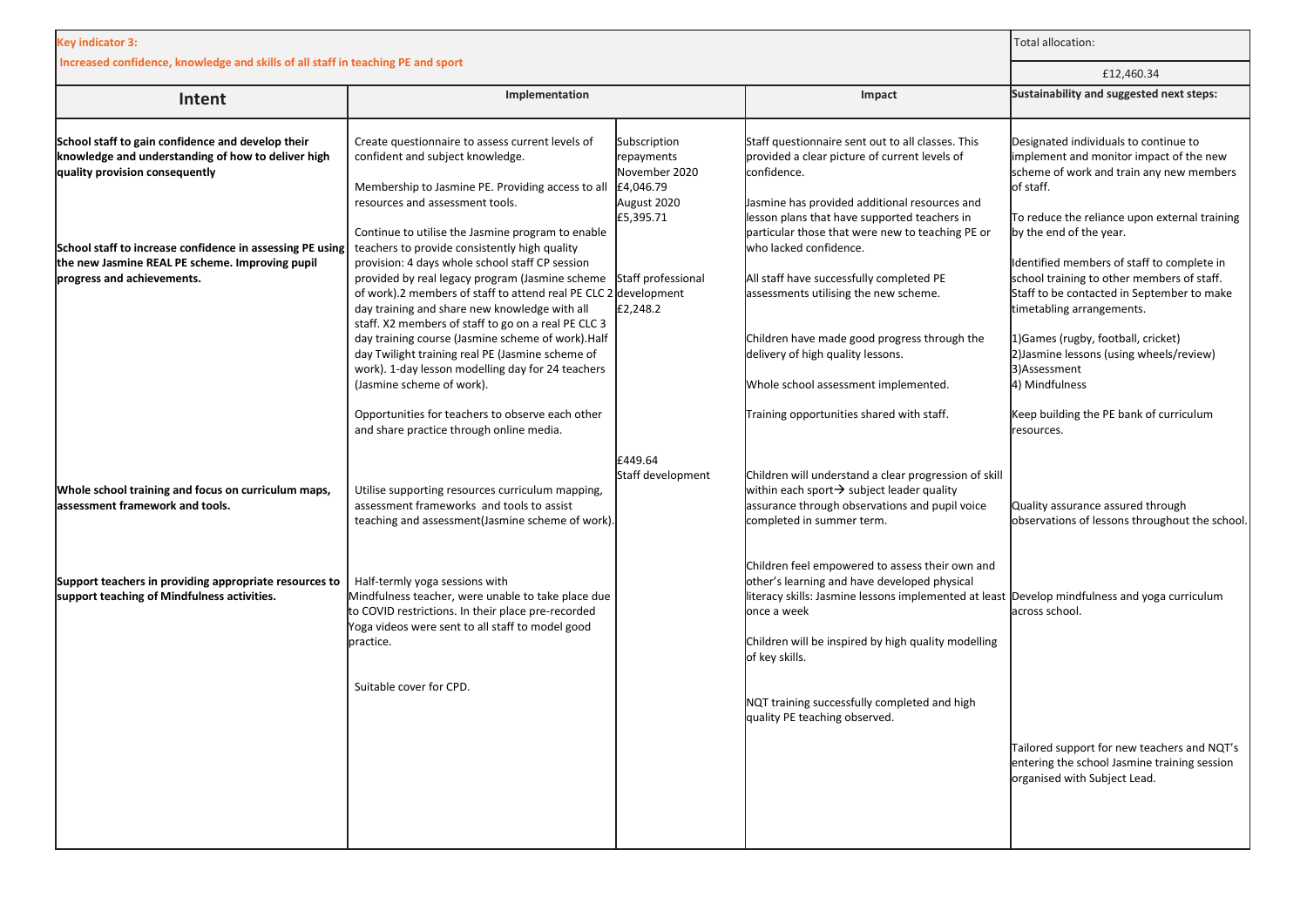| <b>Key indicator 4:</b>                                                                                                                                                        | Total allocation:                                                                                                                                              |           |                                                                                                                                                                                                                                                               |                                                                                                                                                                                                           |
|--------------------------------------------------------------------------------------------------------------------------------------------------------------------------------|----------------------------------------------------------------------------------------------------------------------------------------------------------------|-----------|---------------------------------------------------------------------------------------------------------------------------------------------------------------------------------------------------------------------------------------------------------------|-----------------------------------------------------------------------------------------------------------------------------------------------------------------------------------------------------------|
| Broader experience of a range of sports and activities offered to all pupils                                                                                                   |                                                                                                                                                                |           | £5,300                                                                                                                                                                                                                                                        |                                                                                                                                                                                                           |
| Intent                                                                                                                                                                         | Implementation                                                                                                                                                 |           | Impact                                                                                                                                                                                                                                                        | Sustainability and suggested next steps:                                                                                                                                                                  |
| <b>Raising Quality: using Premier Sports</b><br>https://sport.premiereducation.com                                                                                             | Premier sports to implement a range of sporting<br>activities for children. Including skating and<br>support during sports day.                                | £4,305    | High Quality provision for children. (Jasmine<br>scheme implemented from Autumn 2020)<br>Professional Development for all staff builds a<br>collective understanding of the need for good PE<br>lessons to counteract health issues and childhood<br>obesity. | Now the school has purchased a range of<br>equipment, the focus will continue to be<br>directed upon CPD opportunities and links<br>within the community.<br>Organise 'Top-up' swimming opportunities for |
| Continue to offer a wider range of activities both within<br>and outside the curriculum in order to get more pupils<br>involved. Focus particularly on those pupils who do not | Purchase new equipment for a variety of different $\mathbf{f}$ 1000 shed and<br>sports (outdoor speakers for dance and electronic<br>counters for daily mile). | equipment | Lesson plans showing evidence of reference to food<br>and healthy eating.<br>Healthy Eating: TasteEd staff training session for all<br>staff and school catering team.                                                                                        | those children who are not meeting the<br>requirements of the National Curriculum by<br>the end of Year 6.<br>Find out about new sports that can be<br>introduced.                                        |
| take up additional PE and Sport opportunities.                                                                                                                                 | Manage and organise storage of equipment.                                                                                                                      |           | High quality equipment that enables children to<br>experience physical education and sport in a<br>positive way.<br>Variety of equipment bought enables different<br>clubs to run and school sport lessons to be well<br>resourced.                           |                                                                                                                                                                                                           |
| Make links with the community to ensure children have Build external links within the community and<br>opportunities to take part in a range of different sports               | opportunity to share practice with other schools.<br>Squash sessions organised for Year 6 pupils                                                               |           | Opportunities within community to learn new<br>sports: squash for Y6.<br>Cricket sessions: Year 1, 5 and Year 4.                                                                                                                                              |                                                                                                                                                                                                           |